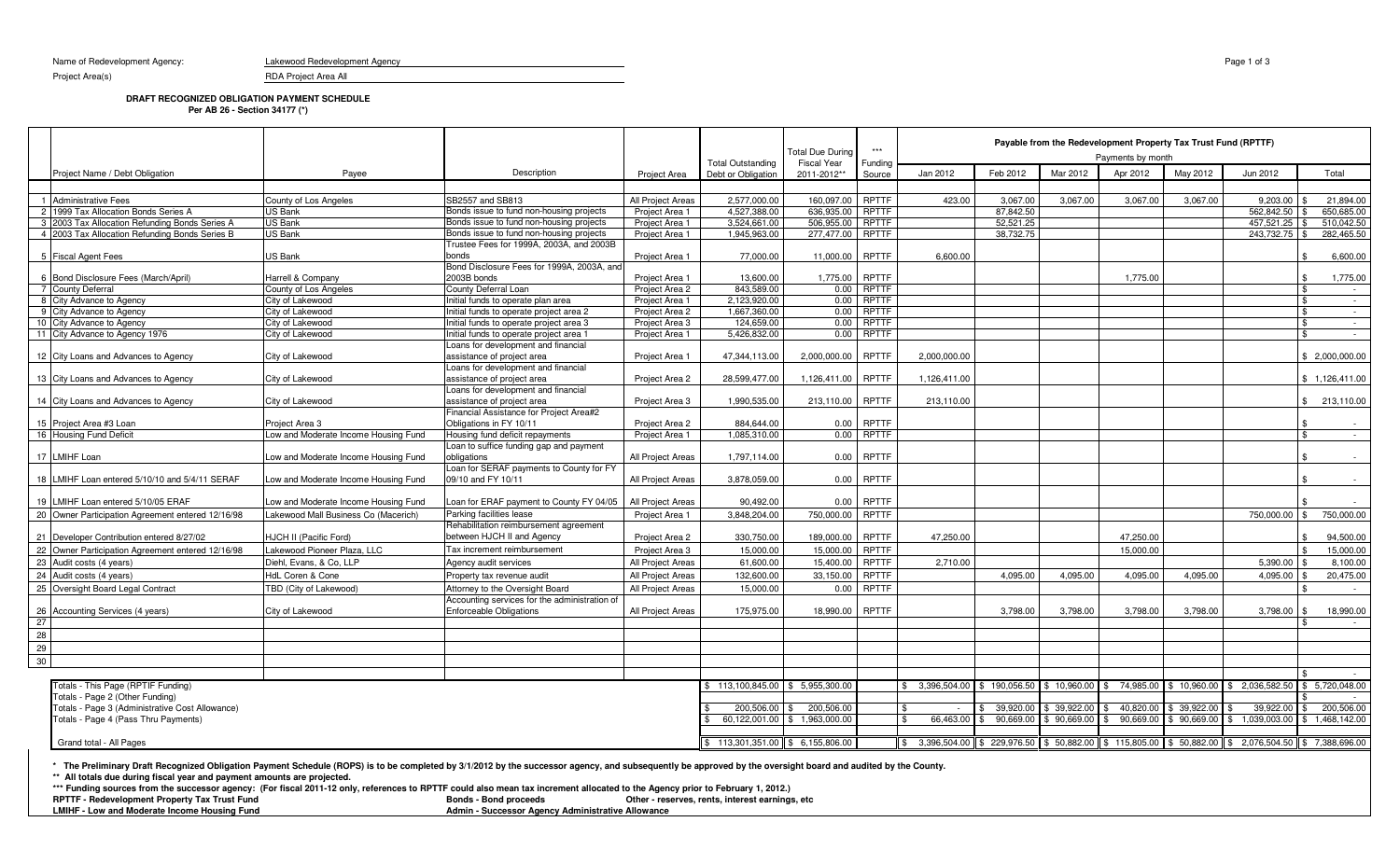Project Area(s) RDA Project Area All

## **DRAFT RECOGNIZED OBLIGATION PAYMENT SCHEDULE**

**Per AB 26 - Section 34177 (\*)**

| Apr 2012<br>Jan 2012<br>Feb 2012<br>Mar 2012<br>May 2012<br>Jun 2012<br>Total<br>Project Name / Debt Obligation<br>Description<br>Payee<br>Debt or Obligation<br>2011-2012**<br>Source **<br><b>Project Area</b><br>1) Successor Agency Employee Cost City of Lakewood<br>184,948.00<br>184,948.00<br>36,990.00<br>36,990.00<br>All Project Areas<br>Admin<br>36,988.00<br>36,990.00<br>36,990.00<br>184,948.00<br>Payroll costs<br>2) Other Administrative Cost<br>15,558.00<br>City of Lakewood<br>Miscellaneous administrative costs<br>All Project Areas<br>15,558.00<br>15,558.00<br>Admin<br>2,932.00<br>2,932.00<br>3,830.00<br>2,932.00<br>$2,932.00$ \$<br>-3<br>$\sim$ $-$<br>$\overline{4}$<br>l \$<br>$\sim 100$<br>5)<br>\$<br>$\sim$ $-$<br>6)<br><b>S</b><br>$\sim 10^{-11}$<br>$\overline{7}$<br>l \$<br>$\sim$ $-$<br>8)<br><b>S</b><br>$\sim 10^{-11}$<br>9)<br>$\mathbf{\hat{s}}$<br>$\sim 10^{-11}$<br>10)<br>$\sqrt{3}$<br>$\sim$ 100 $\mu$<br>11)<br><b>S</b><br>$\sim 100$<br>12)<br><b>S</b><br>$\sim 10^{-11}$<br>13)<br><b>S</b><br>$\sim 10^{-11}$<br>14)<br>l \$<br>$\sim 100$<br>15)<br>$\sqrt{3}$<br>$\sim 10^{-11}$<br>16)<br><b>S</b><br>$\sim$ $-$<br>17)<br><b>\$</b><br><b>Contract</b><br>18)<br><b>\$</b><br>$\sim 10^{-11}$<br>19)<br>l \$<br>$\sim$ $-$<br>(20)<br>l \$<br>$\sim 10^{-11}$<br>21)<br>$\sqrt{3}$<br>$\sim$ $-$<br>22)<br>\$<br>$\sim 100$<br>(23)<br>$\sqrt{3}$<br>$\sim 10^{-11}$<br>$\overline{24}$<br>l \$<br>$\sim 10^{-1}$<br>25)<br>\$<br>$\sim 10^{-11}$<br>26)<br><b>S</b><br>$\sim 100$<br>27)<br>$\sqrt{3}$<br>$\sim 10^{-11}$<br>28)<br><b>\$</b><br>$\sim 10^{-11}$<br><b>S</b><br>$\sim 10^{-11}$<br><b>S</b><br>$\sim 10^{-11}$<br>$\sqrt{3}$<br>$\sim 10^{-11}$<br>$\mathbf{\hat{s}}$<br>$\sim 10^{-11}$<br>l \$<br>$\sim 100$<br><b>\$</b><br>$\sim 10^{-11}$<br><b>\$</b><br>$\sim 10$<br>200,506.00 \$<br>200,506.00<br>$\frac{1}{3}$ 39,920.00 $\frac{1}{3}$ 39,922.00 $\frac{1}{3}$ 40,820.00 $\frac{1}{3}$ 39,922.00 $\frac{1}{3}$<br>$\mathbf{s}$<br>39,922.00<br>\$200,506.00<br><b>Totals - This Page</b><br>\$<br>$\overline{\phantom{a}}$<br>* The Preliminary Draft Recognized Obligation Payment Schedule (ROPS) is to be completed by 3/1/2012 by the successor agency, and subsequently be approved by the oversight board and audited by the County.<br>** All total due during fiscal year and payment amounts are projected.<br>*** Funding sources from the successor agency: (For fiscal 2011-12 only, references to RPTTF could also mean tax increment allocated to the Agency prior to February 1, 2012.)<br>RPTTF - Redevelopment Property Tax Trust Fund<br><b>Bonds - Bond proceeds</b><br>Other - reserves, rents, interest earnings, etc<br>LMIHF - Low and Moderate Income Housing Fund<br>Admin - Successor Agency Administrative Allowance |  |  | <b>Total Outstanding</b> | <b>Total Due During</b><br><b>Fiscal Year</b> | Funding | Payable from the Administrative Allowance Allocation<br>Payments by month |  |  |  |  |  |  |  |  |
|------------------------------------------------------------------------------------------------------------------------------------------------------------------------------------------------------------------------------------------------------------------------------------------------------------------------------------------------------------------------------------------------------------------------------------------------------------------------------------------------------------------------------------------------------------------------------------------------------------------------------------------------------------------------------------------------------------------------------------------------------------------------------------------------------------------------------------------------------------------------------------------------------------------------------------------------------------------------------------------------------------------------------------------------------------------------------------------------------------------------------------------------------------------------------------------------------------------------------------------------------------------------------------------------------------------------------------------------------------------------------------------------------------------------------------------------------------------------------------------------------------------------------------------------------------------------------------------------------------------------------------------------------------------------------------------------------------------------------------------------------------------------------------------------------------------------------------------------------------------------------------------------------------------------------------------------------------------------------------------------------------------------------------------------------------------------------------------------------------------------------------------------------------------------------------------------------------------------------------------------------------------------------------------------------------------------------------------------------------------------------------------------------------------------------------------------------------------------------------------------------------------------------------------------------------------------------------------------------------------------------------------------------------------------------------------------------------------------------------------------------------------------------------------------------------------------------------------------|--|--|--------------------------|-----------------------------------------------|---------|---------------------------------------------------------------------------|--|--|--|--|--|--|--|--|
|                                                                                                                                                                                                                                                                                                                                                                                                                                                                                                                                                                                                                                                                                                                                                                                                                                                                                                                                                                                                                                                                                                                                                                                                                                                                                                                                                                                                                                                                                                                                                                                                                                                                                                                                                                                                                                                                                                                                                                                                                                                                                                                                                                                                                                                                                                                                                                                                                                                                                                                                                                                                                                                                                                                                                                                                                                                |  |  |                          |                                               |         |                                                                           |  |  |  |  |  |  |  |  |
|                                                                                                                                                                                                                                                                                                                                                                                                                                                                                                                                                                                                                                                                                                                                                                                                                                                                                                                                                                                                                                                                                                                                                                                                                                                                                                                                                                                                                                                                                                                                                                                                                                                                                                                                                                                                                                                                                                                                                                                                                                                                                                                                                                                                                                                                                                                                                                                                                                                                                                                                                                                                                                                                                                                                                                                                                                                |  |  |                          |                                               |         |                                                                           |  |  |  |  |  |  |  |  |
|                                                                                                                                                                                                                                                                                                                                                                                                                                                                                                                                                                                                                                                                                                                                                                                                                                                                                                                                                                                                                                                                                                                                                                                                                                                                                                                                                                                                                                                                                                                                                                                                                                                                                                                                                                                                                                                                                                                                                                                                                                                                                                                                                                                                                                                                                                                                                                                                                                                                                                                                                                                                                                                                                                                                                                                                                                                |  |  |                          |                                               |         |                                                                           |  |  |  |  |  |  |  |  |
|                                                                                                                                                                                                                                                                                                                                                                                                                                                                                                                                                                                                                                                                                                                                                                                                                                                                                                                                                                                                                                                                                                                                                                                                                                                                                                                                                                                                                                                                                                                                                                                                                                                                                                                                                                                                                                                                                                                                                                                                                                                                                                                                                                                                                                                                                                                                                                                                                                                                                                                                                                                                                                                                                                                                                                                                                                                |  |  |                          |                                               |         |                                                                           |  |  |  |  |  |  |  |  |
|                                                                                                                                                                                                                                                                                                                                                                                                                                                                                                                                                                                                                                                                                                                                                                                                                                                                                                                                                                                                                                                                                                                                                                                                                                                                                                                                                                                                                                                                                                                                                                                                                                                                                                                                                                                                                                                                                                                                                                                                                                                                                                                                                                                                                                                                                                                                                                                                                                                                                                                                                                                                                                                                                                                                                                                                                                                |  |  |                          |                                               |         |                                                                           |  |  |  |  |  |  |  |  |
|                                                                                                                                                                                                                                                                                                                                                                                                                                                                                                                                                                                                                                                                                                                                                                                                                                                                                                                                                                                                                                                                                                                                                                                                                                                                                                                                                                                                                                                                                                                                                                                                                                                                                                                                                                                                                                                                                                                                                                                                                                                                                                                                                                                                                                                                                                                                                                                                                                                                                                                                                                                                                                                                                                                                                                                                                                                |  |  |                          |                                               |         |                                                                           |  |  |  |  |  |  |  |  |
|                                                                                                                                                                                                                                                                                                                                                                                                                                                                                                                                                                                                                                                                                                                                                                                                                                                                                                                                                                                                                                                                                                                                                                                                                                                                                                                                                                                                                                                                                                                                                                                                                                                                                                                                                                                                                                                                                                                                                                                                                                                                                                                                                                                                                                                                                                                                                                                                                                                                                                                                                                                                                                                                                                                                                                                                                                                |  |  |                          |                                               |         |                                                                           |  |  |  |  |  |  |  |  |
|                                                                                                                                                                                                                                                                                                                                                                                                                                                                                                                                                                                                                                                                                                                                                                                                                                                                                                                                                                                                                                                                                                                                                                                                                                                                                                                                                                                                                                                                                                                                                                                                                                                                                                                                                                                                                                                                                                                                                                                                                                                                                                                                                                                                                                                                                                                                                                                                                                                                                                                                                                                                                                                                                                                                                                                                                                                |  |  |                          |                                               |         |                                                                           |  |  |  |  |  |  |  |  |
|                                                                                                                                                                                                                                                                                                                                                                                                                                                                                                                                                                                                                                                                                                                                                                                                                                                                                                                                                                                                                                                                                                                                                                                                                                                                                                                                                                                                                                                                                                                                                                                                                                                                                                                                                                                                                                                                                                                                                                                                                                                                                                                                                                                                                                                                                                                                                                                                                                                                                                                                                                                                                                                                                                                                                                                                                                                |  |  |                          |                                               |         |                                                                           |  |  |  |  |  |  |  |  |
|                                                                                                                                                                                                                                                                                                                                                                                                                                                                                                                                                                                                                                                                                                                                                                                                                                                                                                                                                                                                                                                                                                                                                                                                                                                                                                                                                                                                                                                                                                                                                                                                                                                                                                                                                                                                                                                                                                                                                                                                                                                                                                                                                                                                                                                                                                                                                                                                                                                                                                                                                                                                                                                                                                                                                                                                                                                |  |  |                          |                                               |         |                                                                           |  |  |  |  |  |  |  |  |
|                                                                                                                                                                                                                                                                                                                                                                                                                                                                                                                                                                                                                                                                                                                                                                                                                                                                                                                                                                                                                                                                                                                                                                                                                                                                                                                                                                                                                                                                                                                                                                                                                                                                                                                                                                                                                                                                                                                                                                                                                                                                                                                                                                                                                                                                                                                                                                                                                                                                                                                                                                                                                                                                                                                                                                                                                                                |  |  |                          |                                               |         |                                                                           |  |  |  |  |  |  |  |  |
|                                                                                                                                                                                                                                                                                                                                                                                                                                                                                                                                                                                                                                                                                                                                                                                                                                                                                                                                                                                                                                                                                                                                                                                                                                                                                                                                                                                                                                                                                                                                                                                                                                                                                                                                                                                                                                                                                                                                                                                                                                                                                                                                                                                                                                                                                                                                                                                                                                                                                                                                                                                                                                                                                                                                                                                                                                                |  |  |                          |                                               |         |                                                                           |  |  |  |  |  |  |  |  |
|                                                                                                                                                                                                                                                                                                                                                                                                                                                                                                                                                                                                                                                                                                                                                                                                                                                                                                                                                                                                                                                                                                                                                                                                                                                                                                                                                                                                                                                                                                                                                                                                                                                                                                                                                                                                                                                                                                                                                                                                                                                                                                                                                                                                                                                                                                                                                                                                                                                                                                                                                                                                                                                                                                                                                                                                                                                |  |  |                          |                                               |         |                                                                           |  |  |  |  |  |  |  |  |
|                                                                                                                                                                                                                                                                                                                                                                                                                                                                                                                                                                                                                                                                                                                                                                                                                                                                                                                                                                                                                                                                                                                                                                                                                                                                                                                                                                                                                                                                                                                                                                                                                                                                                                                                                                                                                                                                                                                                                                                                                                                                                                                                                                                                                                                                                                                                                                                                                                                                                                                                                                                                                                                                                                                                                                                                                                                |  |  |                          |                                               |         |                                                                           |  |  |  |  |  |  |  |  |
|                                                                                                                                                                                                                                                                                                                                                                                                                                                                                                                                                                                                                                                                                                                                                                                                                                                                                                                                                                                                                                                                                                                                                                                                                                                                                                                                                                                                                                                                                                                                                                                                                                                                                                                                                                                                                                                                                                                                                                                                                                                                                                                                                                                                                                                                                                                                                                                                                                                                                                                                                                                                                                                                                                                                                                                                                                                |  |  |                          |                                               |         |                                                                           |  |  |  |  |  |  |  |  |
|                                                                                                                                                                                                                                                                                                                                                                                                                                                                                                                                                                                                                                                                                                                                                                                                                                                                                                                                                                                                                                                                                                                                                                                                                                                                                                                                                                                                                                                                                                                                                                                                                                                                                                                                                                                                                                                                                                                                                                                                                                                                                                                                                                                                                                                                                                                                                                                                                                                                                                                                                                                                                                                                                                                                                                                                                                                |  |  |                          |                                               |         |                                                                           |  |  |  |  |  |  |  |  |
|                                                                                                                                                                                                                                                                                                                                                                                                                                                                                                                                                                                                                                                                                                                                                                                                                                                                                                                                                                                                                                                                                                                                                                                                                                                                                                                                                                                                                                                                                                                                                                                                                                                                                                                                                                                                                                                                                                                                                                                                                                                                                                                                                                                                                                                                                                                                                                                                                                                                                                                                                                                                                                                                                                                                                                                                                                                |  |  |                          |                                               |         |                                                                           |  |  |  |  |  |  |  |  |
|                                                                                                                                                                                                                                                                                                                                                                                                                                                                                                                                                                                                                                                                                                                                                                                                                                                                                                                                                                                                                                                                                                                                                                                                                                                                                                                                                                                                                                                                                                                                                                                                                                                                                                                                                                                                                                                                                                                                                                                                                                                                                                                                                                                                                                                                                                                                                                                                                                                                                                                                                                                                                                                                                                                                                                                                                                                |  |  |                          |                                               |         |                                                                           |  |  |  |  |  |  |  |  |
|                                                                                                                                                                                                                                                                                                                                                                                                                                                                                                                                                                                                                                                                                                                                                                                                                                                                                                                                                                                                                                                                                                                                                                                                                                                                                                                                                                                                                                                                                                                                                                                                                                                                                                                                                                                                                                                                                                                                                                                                                                                                                                                                                                                                                                                                                                                                                                                                                                                                                                                                                                                                                                                                                                                                                                                                                                                |  |  |                          |                                               |         |                                                                           |  |  |  |  |  |  |  |  |
|                                                                                                                                                                                                                                                                                                                                                                                                                                                                                                                                                                                                                                                                                                                                                                                                                                                                                                                                                                                                                                                                                                                                                                                                                                                                                                                                                                                                                                                                                                                                                                                                                                                                                                                                                                                                                                                                                                                                                                                                                                                                                                                                                                                                                                                                                                                                                                                                                                                                                                                                                                                                                                                                                                                                                                                                                                                |  |  |                          |                                               |         |                                                                           |  |  |  |  |  |  |  |  |
|                                                                                                                                                                                                                                                                                                                                                                                                                                                                                                                                                                                                                                                                                                                                                                                                                                                                                                                                                                                                                                                                                                                                                                                                                                                                                                                                                                                                                                                                                                                                                                                                                                                                                                                                                                                                                                                                                                                                                                                                                                                                                                                                                                                                                                                                                                                                                                                                                                                                                                                                                                                                                                                                                                                                                                                                                                                |  |  |                          |                                               |         |                                                                           |  |  |  |  |  |  |  |  |
|                                                                                                                                                                                                                                                                                                                                                                                                                                                                                                                                                                                                                                                                                                                                                                                                                                                                                                                                                                                                                                                                                                                                                                                                                                                                                                                                                                                                                                                                                                                                                                                                                                                                                                                                                                                                                                                                                                                                                                                                                                                                                                                                                                                                                                                                                                                                                                                                                                                                                                                                                                                                                                                                                                                                                                                                                                                |  |  |                          |                                               |         |                                                                           |  |  |  |  |  |  |  |  |
|                                                                                                                                                                                                                                                                                                                                                                                                                                                                                                                                                                                                                                                                                                                                                                                                                                                                                                                                                                                                                                                                                                                                                                                                                                                                                                                                                                                                                                                                                                                                                                                                                                                                                                                                                                                                                                                                                                                                                                                                                                                                                                                                                                                                                                                                                                                                                                                                                                                                                                                                                                                                                                                                                                                                                                                                                                                |  |  |                          |                                               |         |                                                                           |  |  |  |  |  |  |  |  |
|                                                                                                                                                                                                                                                                                                                                                                                                                                                                                                                                                                                                                                                                                                                                                                                                                                                                                                                                                                                                                                                                                                                                                                                                                                                                                                                                                                                                                                                                                                                                                                                                                                                                                                                                                                                                                                                                                                                                                                                                                                                                                                                                                                                                                                                                                                                                                                                                                                                                                                                                                                                                                                                                                                                                                                                                                                                |  |  |                          |                                               |         |                                                                           |  |  |  |  |  |  |  |  |
|                                                                                                                                                                                                                                                                                                                                                                                                                                                                                                                                                                                                                                                                                                                                                                                                                                                                                                                                                                                                                                                                                                                                                                                                                                                                                                                                                                                                                                                                                                                                                                                                                                                                                                                                                                                                                                                                                                                                                                                                                                                                                                                                                                                                                                                                                                                                                                                                                                                                                                                                                                                                                                                                                                                                                                                                                                                |  |  |                          |                                               |         |                                                                           |  |  |  |  |  |  |  |  |
|                                                                                                                                                                                                                                                                                                                                                                                                                                                                                                                                                                                                                                                                                                                                                                                                                                                                                                                                                                                                                                                                                                                                                                                                                                                                                                                                                                                                                                                                                                                                                                                                                                                                                                                                                                                                                                                                                                                                                                                                                                                                                                                                                                                                                                                                                                                                                                                                                                                                                                                                                                                                                                                                                                                                                                                                                                                |  |  |                          |                                               |         |                                                                           |  |  |  |  |  |  |  |  |
|                                                                                                                                                                                                                                                                                                                                                                                                                                                                                                                                                                                                                                                                                                                                                                                                                                                                                                                                                                                                                                                                                                                                                                                                                                                                                                                                                                                                                                                                                                                                                                                                                                                                                                                                                                                                                                                                                                                                                                                                                                                                                                                                                                                                                                                                                                                                                                                                                                                                                                                                                                                                                                                                                                                                                                                                                                                |  |  |                          |                                               |         |                                                                           |  |  |  |  |  |  |  |  |
|                                                                                                                                                                                                                                                                                                                                                                                                                                                                                                                                                                                                                                                                                                                                                                                                                                                                                                                                                                                                                                                                                                                                                                                                                                                                                                                                                                                                                                                                                                                                                                                                                                                                                                                                                                                                                                                                                                                                                                                                                                                                                                                                                                                                                                                                                                                                                                                                                                                                                                                                                                                                                                                                                                                                                                                                                                                |  |  |                          |                                               |         |                                                                           |  |  |  |  |  |  |  |  |
|                                                                                                                                                                                                                                                                                                                                                                                                                                                                                                                                                                                                                                                                                                                                                                                                                                                                                                                                                                                                                                                                                                                                                                                                                                                                                                                                                                                                                                                                                                                                                                                                                                                                                                                                                                                                                                                                                                                                                                                                                                                                                                                                                                                                                                                                                                                                                                                                                                                                                                                                                                                                                                                                                                                                                                                                                                                |  |  |                          |                                               |         |                                                                           |  |  |  |  |  |  |  |  |
|                                                                                                                                                                                                                                                                                                                                                                                                                                                                                                                                                                                                                                                                                                                                                                                                                                                                                                                                                                                                                                                                                                                                                                                                                                                                                                                                                                                                                                                                                                                                                                                                                                                                                                                                                                                                                                                                                                                                                                                                                                                                                                                                                                                                                                                                                                                                                                                                                                                                                                                                                                                                                                                                                                                                                                                                                                                |  |  |                          |                                               |         |                                                                           |  |  |  |  |  |  |  |  |
|                                                                                                                                                                                                                                                                                                                                                                                                                                                                                                                                                                                                                                                                                                                                                                                                                                                                                                                                                                                                                                                                                                                                                                                                                                                                                                                                                                                                                                                                                                                                                                                                                                                                                                                                                                                                                                                                                                                                                                                                                                                                                                                                                                                                                                                                                                                                                                                                                                                                                                                                                                                                                                                                                                                                                                                                                                                |  |  |                          |                                               |         |                                                                           |  |  |  |  |  |  |  |  |
|                                                                                                                                                                                                                                                                                                                                                                                                                                                                                                                                                                                                                                                                                                                                                                                                                                                                                                                                                                                                                                                                                                                                                                                                                                                                                                                                                                                                                                                                                                                                                                                                                                                                                                                                                                                                                                                                                                                                                                                                                                                                                                                                                                                                                                                                                                                                                                                                                                                                                                                                                                                                                                                                                                                                                                                                                                                |  |  |                          |                                               |         |                                                                           |  |  |  |  |  |  |  |  |
|                                                                                                                                                                                                                                                                                                                                                                                                                                                                                                                                                                                                                                                                                                                                                                                                                                                                                                                                                                                                                                                                                                                                                                                                                                                                                                                                                                                                                                                                                                                                                                                                                                                                                                                                                                                                                                                                                                                                                                                                                                                                                                                                                                                                                                                                                                                                                                                                                                                                                                                                                                                                                                                                                                                                                                                                                                                |  |  |                          |                                               |         |                                                                           |  |  |  |  |  |  |  |  |
|                                                                                                                                                                                                                                                                                                                                                                                                                                                                                                                                                                                                                                                                                                                                                                                                                                                                                                                                                                                                                                                                                                                                                                                                                                                                                                                                                                                                                                                                                                                                                                                                                                                                                                                                                                                                                                                                                                                                                                                                                                                                                                                                                                                                                                                                                                                                                                                                                                                                                                                                                                                                                                                                                                                                                                                                                                                |  |  |                          |                                               |         |                                                                           |  |  |  |  |  |  |  |  |
|                                                                                                                                                                                                                                                                                                                                                                                                                                                                                                                                                                                                                                                                                                                                                                                                                                                                                                                                                                                                                                                                                                                                                                                                                                                                                                                                                                                                                                                                                                                                                                                                                                                                                                                                                                                                                                                                                                                                                                                                                                                                                                                                                                                                                                                                                                                                                                                                                                                                                                                                                                                                                                                                                                                                                                                                                                                |  |  |                          |                                               |         |                                                                           |  |  |  |  |  |  |  |  |
|                                                                                                                                                                                                                                                                                                                                                                                                                                                                                                                                                                                                                                                                                                                                                                                                                                                                                                                                                                                                                                                                                                                                                                                                                                                                                                                                                                                                                                                                                                                                                                                                                                                                                                                                                                                                                                                                                                                                                                                                                                                                                                                                                                                                                                                                                                                                                                                                                                                                                                                                                                                                                                                                                                                                                                                                                                                |  |  |                          |                                               |         |                                                                           |  |  |  |  |  |  |  |  |
|                                                                                                                                                                                                                                                                                                                                                                                                                                                                                                                                                                                                                                                                                                                                                                                                                                                                                                                                                                                                                                                                                                                                                                                                                                                                                                                                                                                                                                                                                                                                                                                                                                                                                                                                                                                                                                                                                                                                                                                                                                                                                                                                                                                                                                                                                                                                                                                                                                                                                                                                                                                                                                                                                                                                                                                                                                                |  |  |                          |                                               |         |                                                                           |  |  |  |  |  |  |  |  |
|                                                                                                                                                                                                                                                                                                                                                                                                                                                                                                                                                                                                                                                                                                                                                                                                                                                                                                                                                                                                                                                                                                                                                                                                                                                                                                                                                                                                                                                                                                                                                                                                                                                                                                                                                                                                                                                                                                                                                                                                                                                                                                                                                                                                                                                                                                                                                                                                                                                                                                                                                                                                                                                                                                                                                                                                                                                |  |  |                          |                                               |         |                                                                           |  |  |  |  |  |  |  |  |
|                                                                                                                                                                                                                                                                                                                                                                                                                                                                                                                                                                                                                                                                                                                                                                                                                                                                                                                                                                                                                                                                                                                                                                                                                                                                                                                                                                                                                                                                                                                                                                                                                                                                                                                                                                                                                                                                                                                                                                                                                                                                                                                                                                                                                                                                                                                                                                                                                                                                                                                                                                                                                                                                                                                                                                                                                                                |  |  |                          |                                               |         |                                                                           |  |  |  |  |  |  |  |  |
|                                                                                                                                                                                                                                                                                                                                                                                                                                                                                                                                                                                                                                                                                                                                                                                                                                                                                                                                                                                                                                                                                                                                                                                                                                                                                                                                                                                                                                                                                                                                                                                                                                                                                                                                                                                                                                                                                                                                                                                                                                                                                                                                                                                                                                                                                                                                                                                                                                                                                                                                                                                                                                                                                                                                                                                                                                                |  |  |                          |                                               |         |                                                                           |  |  |  |  |  |  |  |  |
|                                                                                                                                                                                                                                                                                                                                                                                                                                                                                                                                                                                                                                                                                                                                                                                                                                                                                                                                                                                                                                                                                                                                                                                                                                                                                                                                                                                                                                                                                                                                                                                                                                                                                                                                                                                                                                                                                                                                                                                                                                                                                                                                                                                                                                                                                                                                                                                                                                                                                                                                                                                                                                                                                                                                                                                                                                                |  |  |                          |                                               |         |                                                                           |  |  |  |  |  |  |  |  |
|                                                                                                                                                                                                                                                                                                                                                                                                                                                                                                                                                                                                                                                                                                                                                                                                                                                                                                                                                                                                                                                                                                                                                                                                                                                                                                                                                                                                                                                                                                                                                                                                                                                                                                                                                                                                                                                                                                                                                                                                                                                                                                                                                                                                                                                                                                                                                                                                                                                                                                                                                                                                                                                                                                                                                                                                                                                |  |  |                          |                                               |         |                                                                           |  |  |  |  |  |  |  |  |